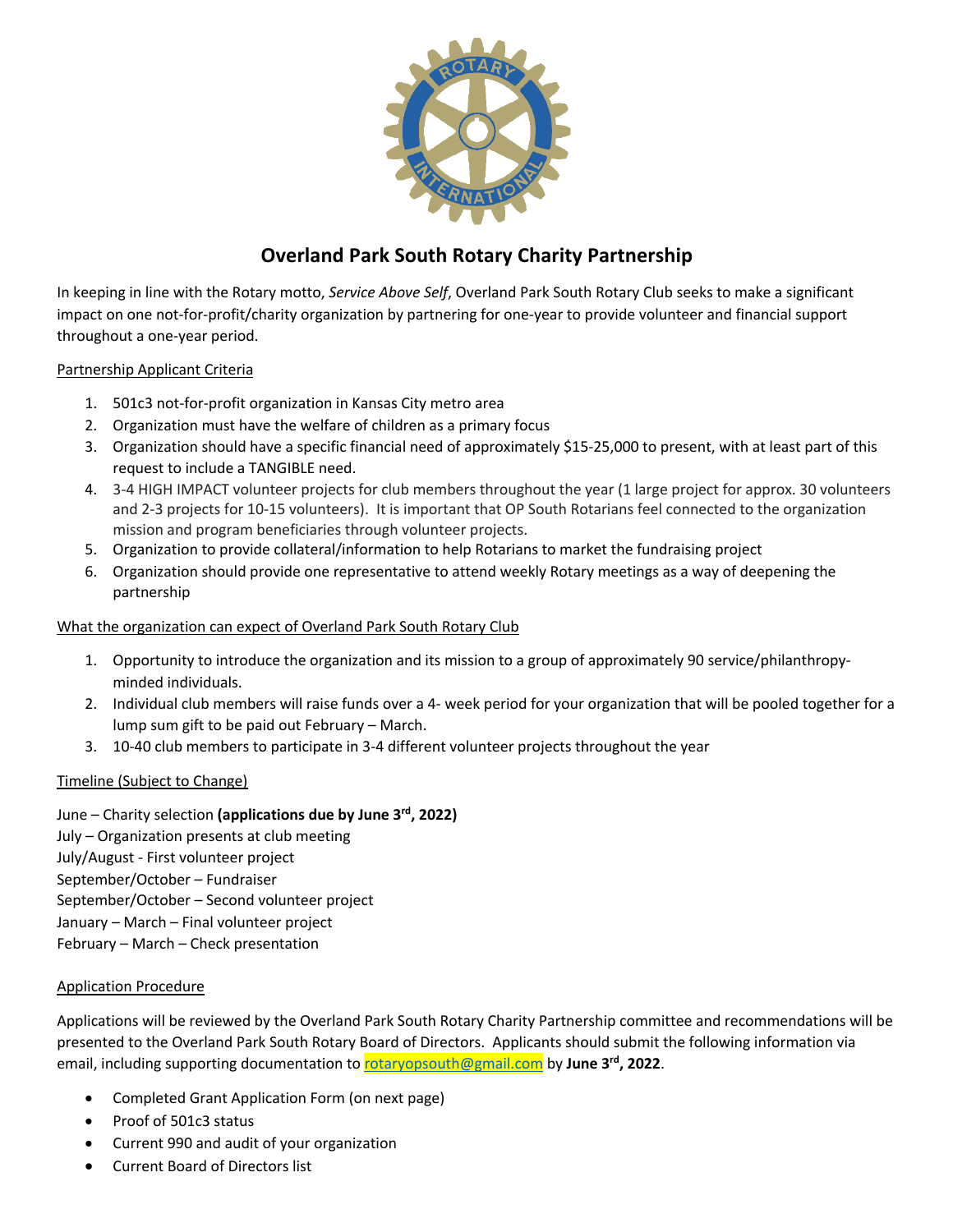## **Overland Park South Charity Partnership Application Form**

| <b>1. ORGANIZATIONAL INFORMATION</b><br>a. Name of Organization: |    |
|------------------------------------------------------------------|----|
| b. Local Address:                                                |    |
| c. National/International Headquarters:                          |    |
| d. Contact Person and Title:                                     |    |
| e. Phone:                                                        |    |
| f. E-mail:                                                       |    |
| g. Organization web site:                                        |    |
| 2. PROGRAM/PROJECT INFORMATION<br>a. Program/Project Name:       |    |
| b. Total Amount Requested:                                       | \$ |

**c.** Project description: Provide a brief history overview of the project. Include specifics about how the requested funds would be used. Remember, funds can be used for program or operating support, but at least a portion must be used for a TANGIBLE purchase. *(Use only the space provided in the text box.)*

**d. Activities.** List the 3-5 principal activities you plan to conduct and complete; the target measure by which you will track the immediate results for each activity, and the target date (month or quarter, and year) by which you generally expect to achieve each of these activities. *(Use only the space provided in the table)*

| <b>ACTIVITY</b> | <b>TARGET MEASURE</b> | <b>TARGET DATE</b> |
|-----------------|-----------------------|--------------------|
|                 |                       |                    |
|                 |                       |                    |
|                 |                       |                    |
|                 |                       |                    |
|                 |                       |                    |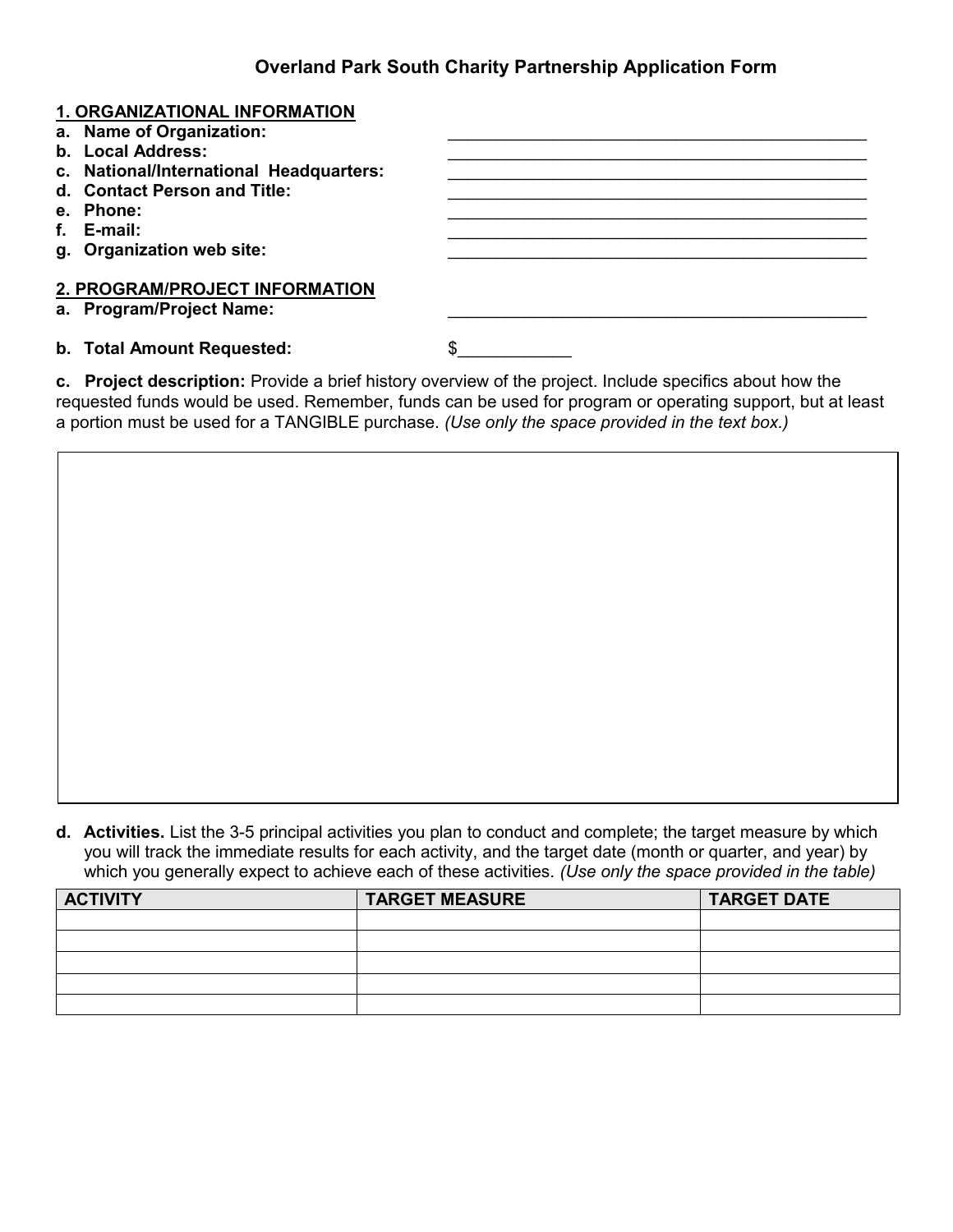**e. Outcomes.** List the short-term and long-term outcomes you expect to result from having completed the above activities, the target measure by which you will track the results for each outcome, and the target date (month or quarter, and year) by which you generally expect to achieve each of these outcomes. *(Use only the space provided in the table)*

| <b>SHORT-TERM OUTCOME</b> | <b>TARGET MEASURE</b> | <b>TARGET DATE</b> |
|---------------------------|-----------------------|--------------------|
|                           |                       |                    |
|                           |                       |                    |
|                           |                       |                    |
| <b>LONG-TERM OUTCOME</b>  | <b>TARGET MEASURE</b> | <b>TARGET DATE</b> |
|                           |                       |                    |
|                           |                       |                    |

**I. Beneficiaries.** Identify any specific geographic areas and population groups that will be served by proposed project/program *(Use only the space provided in the text box)*

**J. Collaborations/Partnerships.** Describe any collaborative efforts that are occurring or will occur on proposed project/program. *(Use only the space provided in the text box)* 

**K** *Volunteer Projects. Provide examples of HIGH IMPACT volunteer opportunities for OPS Rotary Club members to get involved throughout the year. Please remember that these should provide a strong connection to mission and program beneficiaries.*